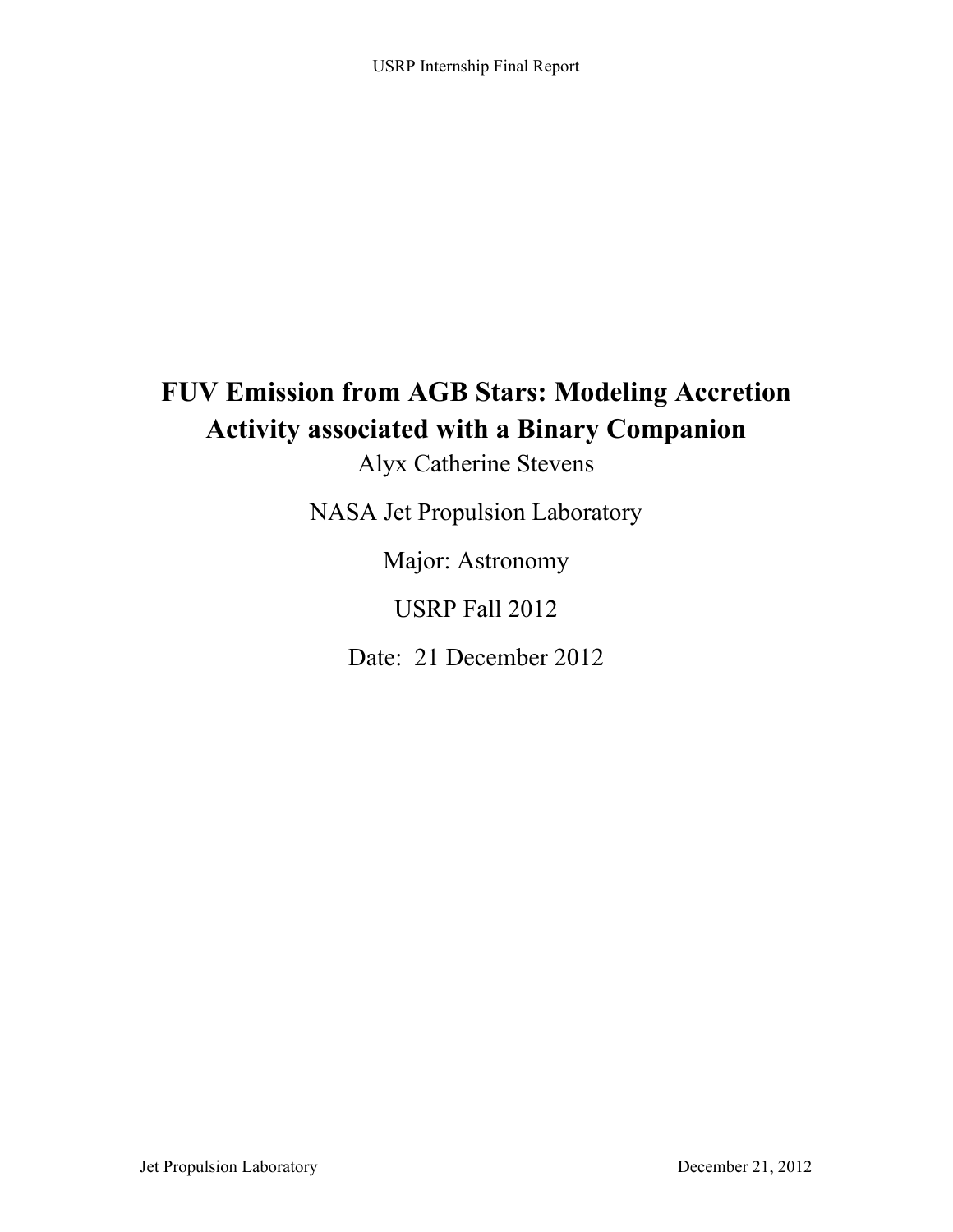# **FUV Emission from AGB Stars: Modeling Accretion Activity associated with a Binary Companion**

Alyx Catherine Stevens<sup>1</sup> and Raghvendra Sahai<sup>2</sup> *Jet Propulsion Laboratory, California Institute of Technology, NASA, La Canada Flintridge, CA, 91011*

It is widely believed that the late stages of evolution for Asymptotic Giant Branch (AGB) stars are influenced by the presence of binary companions. Unfortunately, there is a lack of direct observational evidence of binarity. However, more recently, strong indirect evidence comes from the discovery of UV emission in a subsample of these objects (fuvAGB stars). AGB stars are comparatively cool objects ( $\leq$ 3000 K), thus their fluxes falls off drastically for wavelengths 3000A and shorter. Therefore, ultraviolet observations offer an important, new technique for detecting the binary companions and/or associated accretion activity. We develop new models of UV emission from fuvAGB stars constrained by GALEX photometry and spectroscopy of these objects. We compare the GALEX UV grism spectra of the AGB M7 star EY Hya to predictions using the spectral synthesis code Cloudy, specifically investigating the ultraviolet wavelength range  $(1344-2831\text{Å})$ . We investigate models composed of contributions from a photoionized "hot spot" due to accretion activity around the companion, and "chromospheric" emission from collisionally ionized plasma, to fit the UV observations.

## **1. Introduction**

t is a common belief that the late stages of stellar evolution are influenced by the presence of a binary It is a common belief that the late stages of stellar evolution are influenced by the presence of a binary companion (e.g., Balick & Frank 2002). This belief is generated in the difficulties single-star models have in explaining the drastic change in morphologies for low to medium-mass Asymptotic Giant Branch (henceforth AGB) stars transitioning into the planetary nebula phase (e.g., Garcia-Segura 1997). Their roughly spherical envelopes transform into a conglomeration of asymmetrical shapes (e.g. Sahai & Trauger 1998). Binarity amongst AGB stars, however, proves tough to observe directly. AGB stars possess a high luminosity of about  $10^4$  L<sub>sun</sub>, significantly more luminous then the stellar companion, assumed to be a main-sequence star or white dwarf. Due to a lack of direct observational evidence proving the binarity of these objects, we must find alternate methods to prove that these AGB possess binary companions.

AGB stars are comparatively cool objects of spectral type M6 or later, thus their fluxes falls off drastically for wavelengths 3000 Å and shorter. Therefore, ultraviolet photometry offers an important, new technique for determining the binarity of AGB stars. Using that technique, Sahai et al. (2008) found a sample of AGB stars with strong UV excess (henceforth "fuvAGB" stars). In this study, we look at the UV emission from fuvAGB stars taken from Sahai et al. (2008a), but narrow down on the object EY Hya, in particular. EY Hya is a semi-regular pulsating M7 AGB star at an assumed distance of 600 pc, using the Hipparcos parallax  $(1.66^{\circ} \pm 1.01^{\circ})$ . EY Hya is of particular interest because the observed far ultraviolet

!!!!!!!!!!!!!!!!!!!!!!!!!!!!!!!!!!!!!!!!!!!!!!!!!!!!!!!!!!!!

<sup>&</sup>lt;sup>1</sup> USRP Intern, Astrophysics and Space Sciences, Jet Propulsion Laboratory, University of Texas at Austin.

<sup>&</sup>lt;sup>2</sup> Research Scientist, Astrophysics and Space Sciences, 4800 Oak Grove Dr. M/S 183-900, Jet Propulsion Laboratory.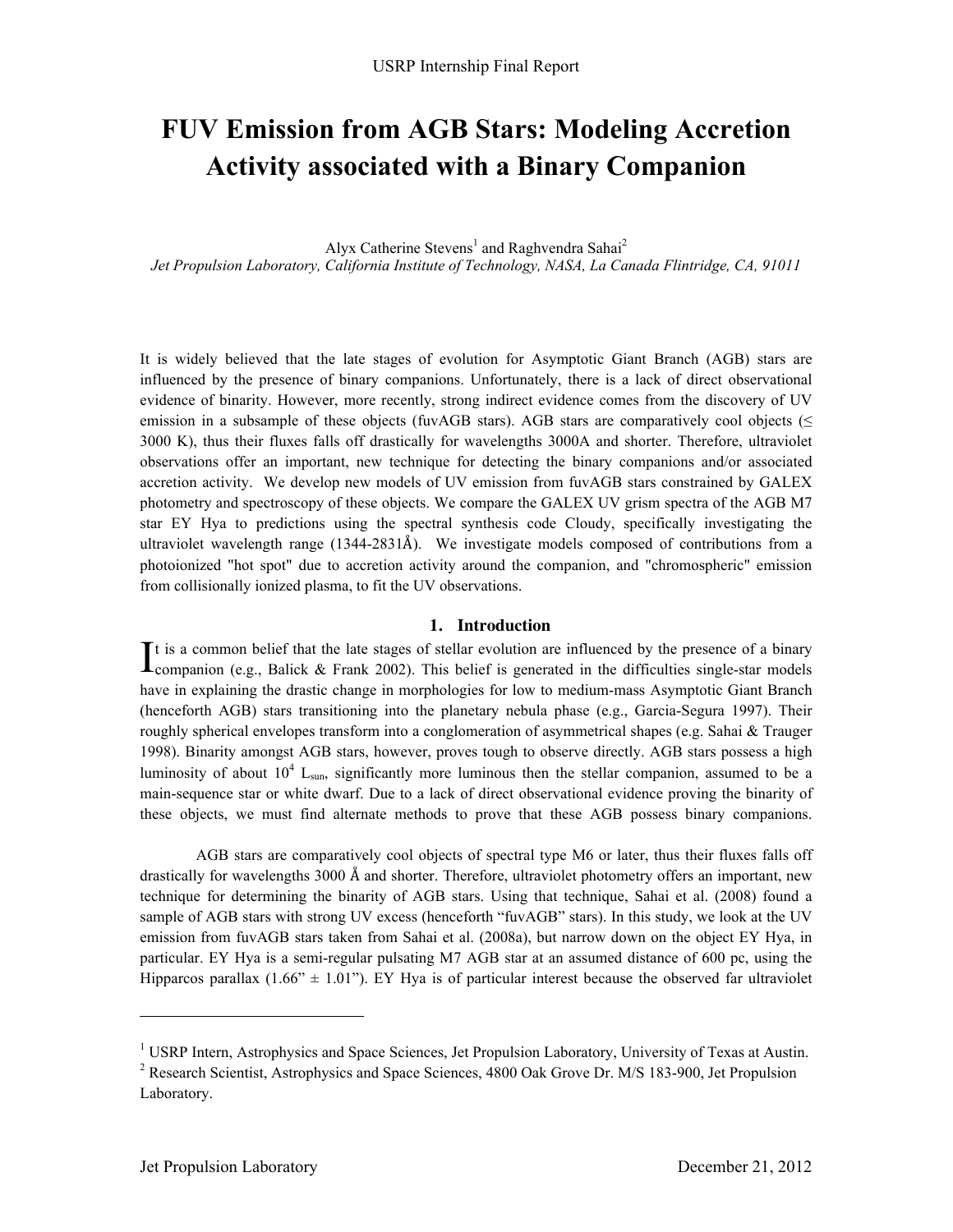(FUV) flux is a factor  $\sim 10^6$  larger than expected for the photospheric emission of the primary, leading to the conclusion that the UV excess in EY Hya is due to either the presence of a hot binary companion or from accretion activity associated with a "hot spot" located on an accretion disk or on the companion's surface.

We model the FUV and NUV data acquired from GALEX using calculations performed with version 08.00 of the astrophysical plasma simulating code Cloudy (Ferland et al. 1998). One fuvAGB star, V Hya, which has the largest FUV flux as well as the highest FUV-to-NUV flux ratio among the target objects of Sahai et al. (2008), was recently observed with the Hubble Space Telescope (HST) Imaging Spectrograph (STIS) and showed the presence of a high-velocity emission-line blob projected to be moving away from V Hya at 220 km/s. In addition to this blob, a hot expanding disk-shaped structure was revealed, though not an accretion disk due to the expansive nature of the latter (Sahai et al. 2003). As a side benefit of our modeling, we use Cloudy to model the optical spectrum of this emission-line blob in V Hya.

Our study is related to the effects of binarity in understanding the death of Sun-like stars. This evolutionary phase is a crucially important part of the life cycle of these stars, because in their death throes, these objects sow the seeds (in the form of dust grains and nucleosynthesis products) for the birth of new stars and solar systems. This work is thus related to the Astronomical Search for Origins & Planetary Systems and the Destiny, Structure & Evolution of the Universe themes in NASA's SMD Science Plan (2007-2016). These themes address, among other topics, the origins of stars, protoplanetary and extra-solar planetary systems, and the origin of life; and the evolution of stars and galaxies, including the Milky Way.

## **2. Summary of Observations**

# **2.1 GALEX Data**

UV spectra of a small sample of fuvAGB stars were acquired with GALEX's grism instrument via a Cycle 5 GI program # GI5-054, entitled "Probing Binary Companions and Accretion Disks in AGB stars" (Sahai et al. 2008b). This sample includes EY Hya, whose prominent UV emission was discovered from examination of the GALEX archive (Sahai et al. 2008). This is the only object with both FUV and NUV grism spectra (the FUV detector stopped functioning before the rest of the sample was observed). The fluxes (or upper limits) of major emission lines in EY Hya's spectrum are given in Table 1.

We selected EY Hya for a detailed study, because, as stated by Deeb & Sahai (2012), "EY Hya's spectrum contains a significant FUV flux (relative to the strongest NUV features) with the flux of the strongest features totaling to about  $1.10 \times 10^{-13}$  ergs s<sup>-1</sup> cm<sup>-2</sup> Å. It is possible that there exists a combination of a UV continuum with emission lines extending beyond. EY Hya contains a large number what appear to be FUV features that are similar to those found in the study of Mira B (Reimers & Castella 1985) as well as in the study of accreting pre-main sequence stars (Ingleby et al. 2011) and of CI Cygni (Kenyon et al. 1991)." The broadband photometry of fuvAGB objects with a grism spectra is summarized in Table 2.

TABLE 1 LINE FLUXES FOR EY HYA

|                       |                       | Flux (erg s <sup>-1</sup> cm <sup>-2</sup> ) |                |                             |
|-----------------------|-----------------------|----------------------------------------------|----------------|-----------------------------|
| Mg II                 | CП                    | Fe II                                        | Si III         | Al II                       |
| 2800Å                 | $2336 \,\mathrm{\AA}$ | $2400 \text{ Å}$                             | 1888 Å         | $2670 \text{ Å}$            |
| $7.1 \times 10^{-14}$ | $1.3x10^{-14}$        | $\leq 1.3 \times 10^{-15}$                   | $1.0x10^{-14}$ | $\leq 1.51 \times 10^{-15}$ |

Upper limits are 1 sigma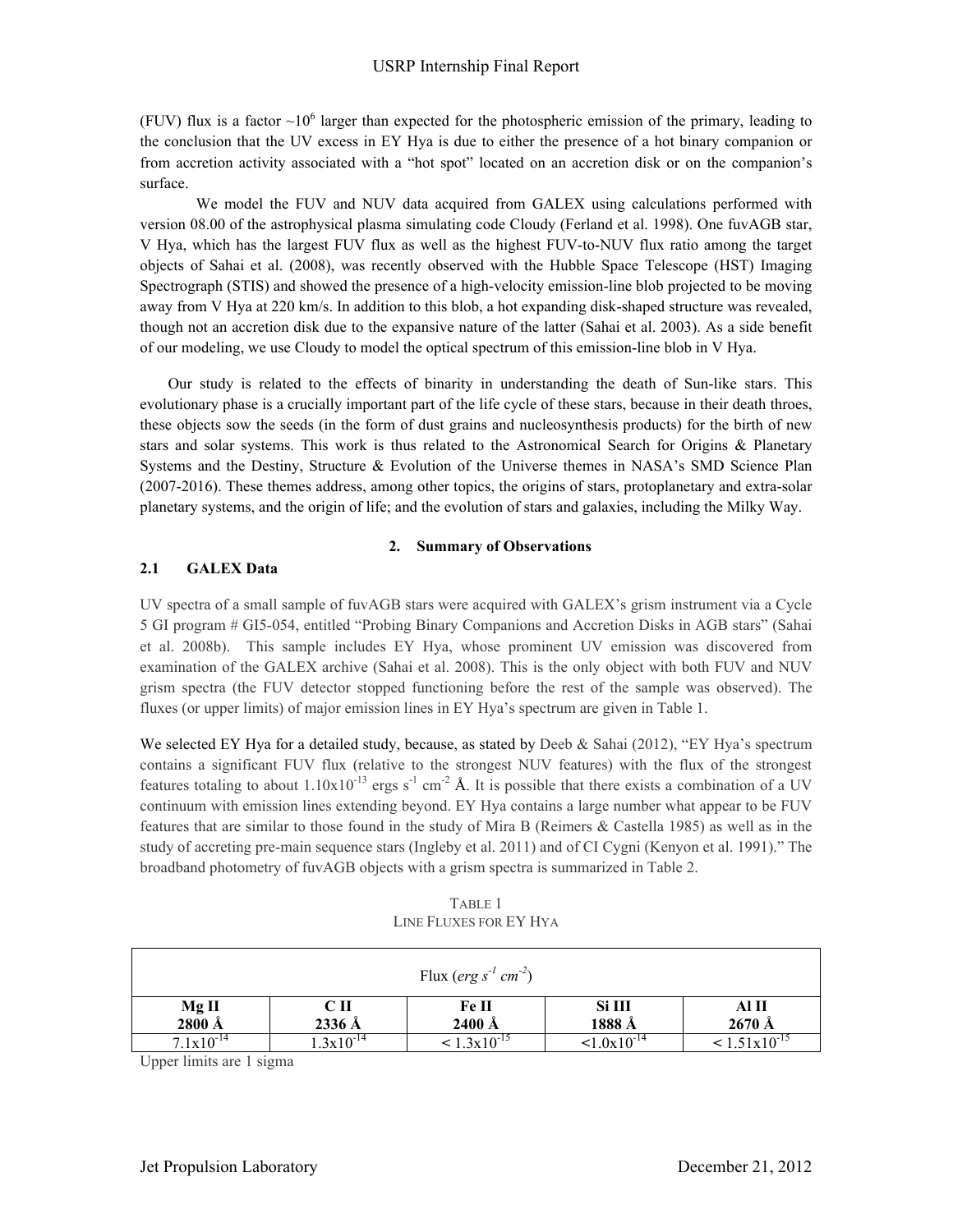# USRP Internship Final Report

| Object              | Epoch                          | <b>Distance</b> | $FUV_{flux}$              | $NUV_{flux}$              | <b>Data Source</b>   |
|---------------------|--------------------------------|-----------------|---------------------------|---------------------------|----------------------|
|                     | <b>Identifier</b> <sup>a</sup> | (Parsecs)       | erg/s/cm <sup>2</sup>     | erg/s/cm <sup>2</sup>     | (if applicable)      |
| EY Hya <sup>b</sup> | 2006-02-20                     | 600             | $6.86 \times 10^{-28}$    | $8.79x10^{-28}$           | <b>AIS</b>           |
|                     | 2007-02-19                     |                 | $9.50 \times 10^{-28}$    | $1.336x10^{-27}$          | <b>MIS</b>           |
| V Hya               | 3421.86                        | 690             | $1.2x10^{-27}$            | $1.1x10^{-27}$            | Sahai et al. (2008a) |
|                     | 3778.54                        |                 | $1.5x10^{-27}$            | $1.3 \times 10^{-27}$     | Sahai et al. (2008a) |
| V Eri               | 3678.2                         | 440             | $6x10^{-28}$              | $1.4x10^{-27}$            | Sahai et al. (2008a) |
| AA Cam              | 3377.48                        | 780             | $1.4x10^{-28}$            | $2.2x10^{-27}$            | Sahai et al. (2008a) |
| EP Aqr              | 2006-08-20                     | 110             | $6.54 \times 10^{-29}$    | $1.98 \times 10^{-27}$    | <b>MIS</b>           |
|                     | 2006-09-29                     |                 | $1.05x10^{-28}$           | $2.69x10^{-27}$           | <b>MIS</b>           |
| R UMa               | 3742.14                        | 410             | $1.1x10^{-28}$            | $1.2x10^{-27}$            | Sahai et al. (2008a) |
| TW Hor              | 3349.3                         | 320             | $2.6x10^{-28}$            | $5.3 \times 10^{-27}$     | Sahai et al. (2008a) |
|                     | 3351.2                         |                 | $3.2x10^{-28}$            | $5.5x10^{-27}$            | Sahai et al. (2008a) |
|                     | 3671.8                         |                 | $3.4x10^{-28}$            | $7.8 \times 10^{-27}$     | Sahai et al. (2008a) |
|                     | 3706.6                         |                 | $2.3 \times 10^{-28}$     | $2.6x10^{-27}$            | Sahai et al. (2008a) |
|                     | 3706.7                         |                 | $3.3 \times 10^{-28}$     | $2.7x\overline{10^{-27}}$ | Sahai et al. (2008a) |
|                     | 4018.8                         |                 | $3.4x10^{-28}$            | $9.9x10^{-27}$            | Sahai et al. (2008a) |
| TZ Hor              | 2006-08-29                     | 230             | $6.51x10^{-28}$           | $1.04x10^{-26}$           | <b>AIS</b>           |
| VY UMa              | 3742.5                         | 380             | $6.\overline{1x10^{-29}}$ | $5.3 \times 10^{-27}$     | Sahai et al. (2008a) |
| W Peg               | 2006-10-02                     | 290             | $1.31 \times 10^{-28}$    | $2.01 \times 10^{-27}$    | AIS                  |

TABLE 2 BROADBAND DATA FOR FUVAGB OBJECTS

 $a$  Either in calendar date or Julian Day format, JD -2,450,000 if latter.

 $EY$  Hya's grism epoch is 2009-02-07

# **2.2 Optical Spectrum of V Hya**

In addition to the broadband photometry data of the fuvAGB objects, we also have optical spectra for the object V Hya (Lloyd Evans, private communication, 2011). Prominent optical emission lines in for V Hya were measured and are listed in Table 3. These were measured using the "splot" tool in IRAF to plot and analyze spectra, using a Gaussian fit.

TABLE 3 OPTICAL SPECTRUM DATA FOR V HYA

| Flux (erg s <sup>-1</sup> cm <sup>-2</sup> ) |                            |                                |                        |                        |                          |                                     |                        |                                   |  |
|----------------------------------------------|----------------------------|--------------------------------|------------------------|------------------------|--------------------------|-------------------------------------|------------------------|-----------------------------------|--|
| Epoch                                        | Epoch<br><b>Identifier</b> | Ca II<br>$3931 \,\mathrm{\AA}$ | Ca II<br>$3934 \AA$    | S II<br>$4066$ Å       | S II<br>$4074 \text{ Å}$ | Sr <sub>H</sub><br>$4213 \text{ Å}$ | Fe II<br>4247 $\AA$    | Fe II<br>$4285 \,\mathrm{\AA}$    |  |
| 2001-02-05                                   | 7444                       | $3.77 \times 10^{-15}$         | $2.88 \times 10^{-15}$ | $4.28 \times 10^{-14}$ | $1.76x10^{-14}$          | $3.82 \times 10^{-15}$              | $1.26 \times 10^{-14}$ | $1.15 \times 10^{-14}$            |  |
| 2001-03-06                                   | 7630                       | $3.62 \times 10^{-15}$         | $5.51 \times 10^{-15}$ | $2.89 \times 10^{-14}$ | $1.02 \times 10^{-14}$   | $2.66 \times 10^{-15}$              | $1.15 \times 10^{-14}$ | $1.07 \times 10^{-14}$            |  |
| $2001 - 11 - 10$                             | 8105                       | $8.52 \times 10^{-15}$         | $3.41 \times 10^{-14}$ | $5.74 \times 10^{-14}$ | $4.05 \times 10^{-14}$   | $1.61 \times 10^{-14}$              | $1.99x10^{-14}$        | $2.07 \times 10^{-\overline{14}}$ |  |
| $2001 - 11 - 10$                             | 8134                       | $9.53 \times 10^{-15}$         | $6.45 \times 10^{-14}$ | $5.32 \times 10^{-14}$ | $3.12 \times 10^{-14}$   | $1.55 \times 10^{-14}$              | $1.62 \times 10^{-14}$ | $1.32 \times 10^{-14}$            |  |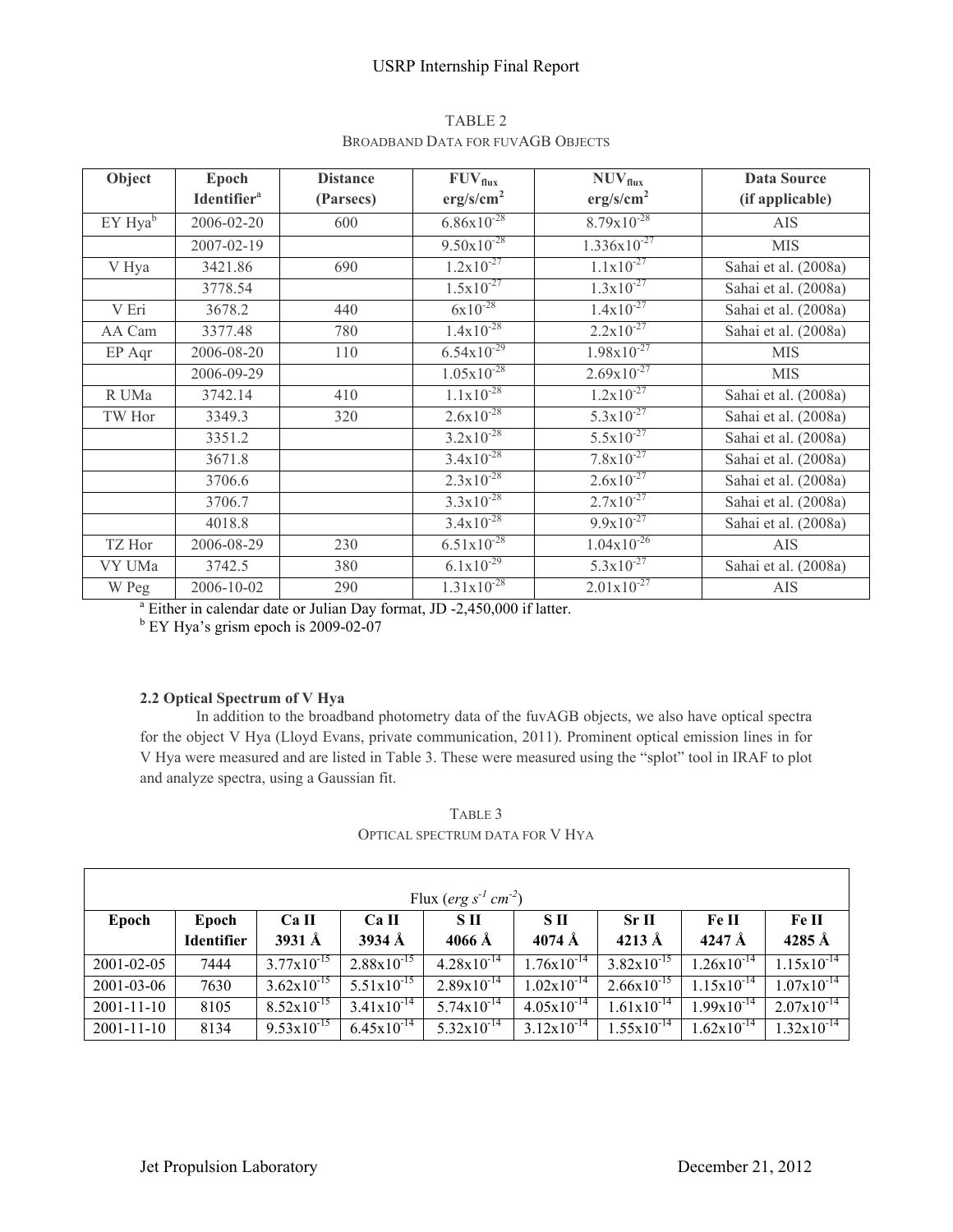## **3. Modeling**

#### **3.1 Two-Component Model**

When modeling EY Hya, we were motivated to create a twocomponent model; a photoionized hot spot due to accretion activity, and a collisionally ionized chromosphere. A two-component model was needed because using either component independently did not correctly model EY Hya. The photoionized accretion activity hot spot component, while producing the correct continuum did not produce any observed emission lines besides CII] 2332 Å. The collisionally ionized chromosphere component produced the observed emission lines, but did not produce our observed continuum. Thus, a combination model of the two components is required.



**Figure 1. Accretion Activity Hot Spot Component for EY Hya.** *Modeled with an accretion temperature of 27,000 K, luminosity of 33 (log erg/s), hydrogen density of 5.5 (log cm-3 ), an inner radius of 10<sup>13</sup> cm, outer radius of 10<sup>15</sup> cm, and a scale factor,*  $F_{accr}$ *, of 0.11. The model was created to fit the EY Hya FUV/NUV fluxes taken from two separate surveys: AIS 2006-02-20 and MIS 2007-02-19. Observed (red), noise (green), accretion activity hot spot component (black.).*

#### *3.1.1 Accretion Activity Hot Spot, Model Component no. 1*

We create a two-component

model for EY Hya; our first component calculates the effects of photoionization and simulates the effect of



**Figure 2. Accretion Activity Hot Spot Component with varying Hydrogen Densities.** *Modeled with a temperature of 27,000 K, an inner radius of 1013 cm and*  an outer radius of  $10^{15}$  cm. Observed (red), h.den. = 4 (green), h.den. = 5.5 (pink), *h.den. = 6 (blue). Hydrogen Densities in units log cm-3 .*

accretion activity onto a hot spot. Here we vary the major and physical parameters (to be discussed below) to reproduce the continuum slope over the FUV and NUV  $\lambda$  bands and the CII] 2332 Å line, (Fig. 1). The wavelength region,  $\lambda \ge 2400$  Å where the continuum starts rising, (due to the "tail" of the photospheric emission from the cool but very luminous AGB star) is ignored in fitting the continuum slope. Because our accretion activity hot spot model doesn't produce any of the observed emission lines besides CII] 2332 Å, we were then motivated to include the second component, to be discussed in 3.1.2.

For our accretion activity hotspot component, we vary two important input parameters: the temperature of the blackbody,  $T_{bb}$ , and the hydrogen density. For this component we use the command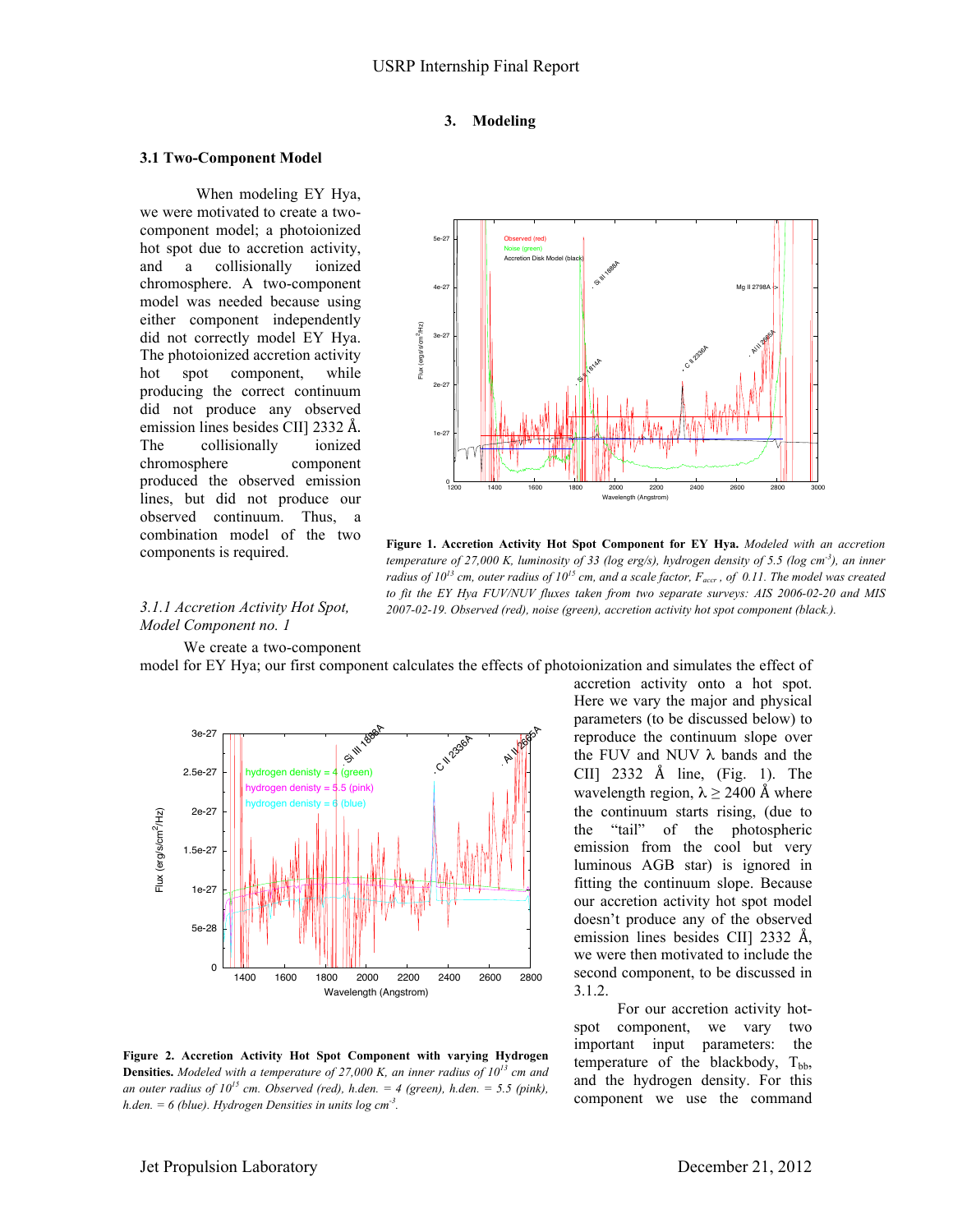

Figure 3. Accretion Activity Hot Spot Component with varying T<sub>bb</sub>. Modeled with a hydrogen density of 10<sup>5.5</sup> cm<sup>-3</sup>, an inner radius of 10<sup>13</sup> cm and an outer radius of 10<sup>15</sup> cm. *Observed (red), T=33,000 K (light blue), T=30,000 K (green), T=27,000 K (blue), T=23,000 K (pink).*

"abundances planetary nebula" which specifies a pre-conceived mixture of gas and dust that is appropriate as resulting from nuclear processing and dust formed during the AGB evolutionary phase. (For a detailed description of what the output code produces, refer to the Appendix, A.1.)

Varying these parameters allows us to get an accurate prediction of EY Hya's continuum spectrum. Changing the hydrogen density changes the strength of the few lines present in the model spectrum (Fig. 2). Changing the temperature of the blackbody changes the shape of the continuum (Fig. 3). Changing the luminosity simply scales the continuum up or down. Hence the arbitrary scale factor, F<sub>acc</sub>, applied to the model spectrum to fit the observed continuum intensity, is equivalent to varying the luminosity (Fig. 1).



**Figure 4. Chromospheric Component for EY Hya.** *Modeled with a coronal temperature of 19,000 K, hydrogen density of 10.5 (log cm<sup>-3</sup>), an inner radius of*  $10^{11}$  *cm, an outer radius of*  $10^{11.04}$  *cm, and a scale factor, Fchr , of 0.75. Observed (red), noise (green), chromosphere component (blue).*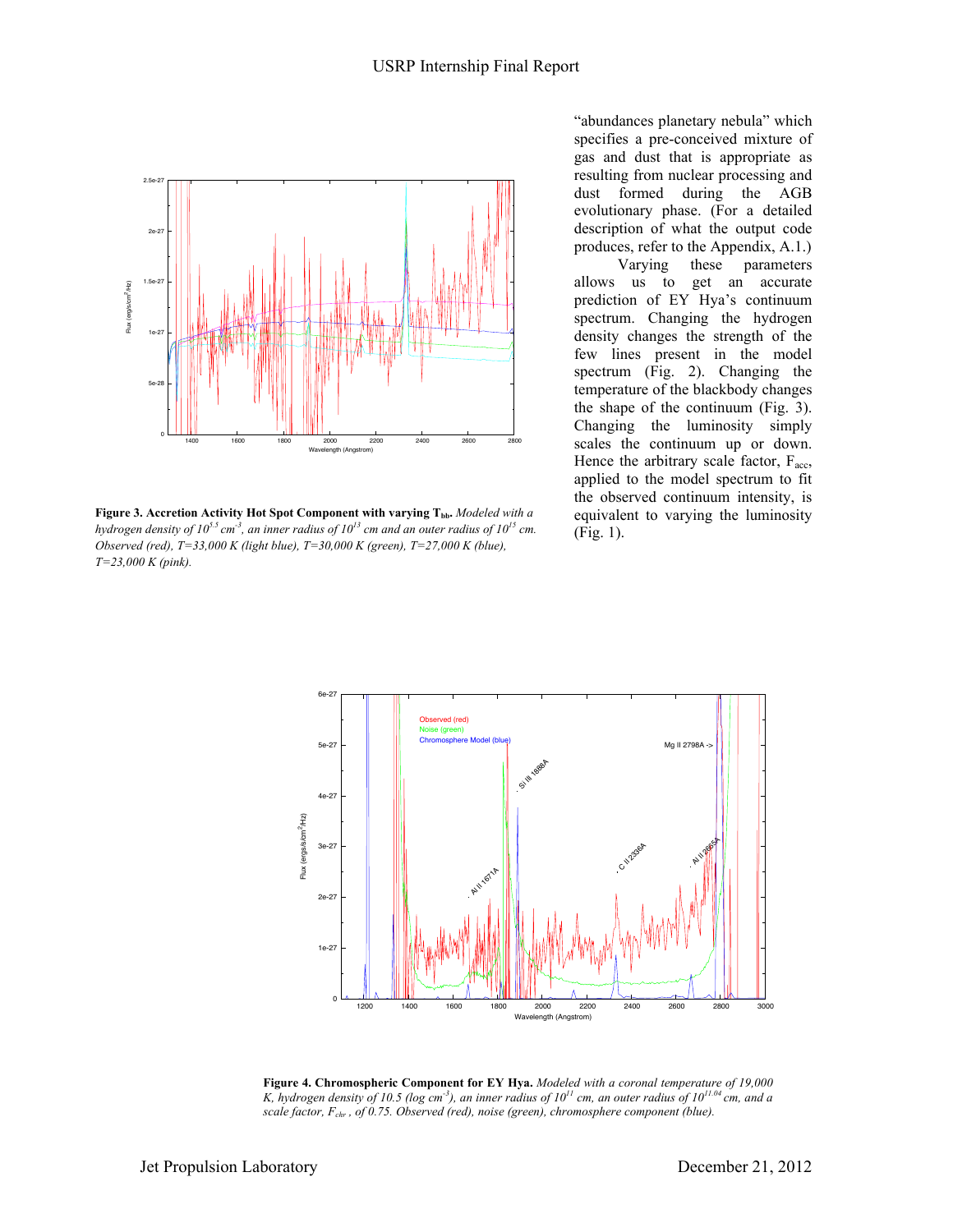

**Figure 6. Chromospheric Model with varying Temperature.** *Modeled with hydrogen density of 10* (log cm<sup>-3</sup>), inner radius  $10^{11}$  cm and an outer radius of  $10^{11.04}$  cm. Observed (red), noise (green), *T=8,500 K (blue), T=10,000 K (pink), T=15,000 K (light blue), T=17,000 K (yellow), T=19,000 K (black). The command "atom FeII 371" was not used in the input, and thus a fake Fe II line at 2400 A is produced (section 3.1.2.3).*

## *3.1.2 Chromospheric Emission, Model Component no. 2*

A plausible model to create emission lines is that of a hot, collisionally ionized region, namely a chromosphere that comes from around a companion or the AGB star itself (Skinner et al. 1997). Therefore, the second component simulates the effects of collisional excitation in a hot chromosphere. For our chromosphere model, we vary two important factors the temperature of the chromosphere,  $T_{\text{chr}}^2$  and the hydrogen density. We also specify the "geometry" of the gas (see A.2). We have assumed a solar composition for abundances. An arbitrary scale factor,  $F_{chr}$ , is applied to the model spectrum, and adjusted for each model in order to fit the observed Mg II line intensity. Variations in  $F_{chr}$  are equivalent to changes in parameters that

simply scale the spectrum up or down. (For further details on input parameters for the chromosphere component, refer to the Appendix, A.2.)

Varying these parameters obviously generates different results than what we saw in the accretion disk. Varying the hydrogen density is particularly important in the chromosphere model. Lowering the hydrogen density increases the strength of lines at longer wavelength with no effect on lines at shorter wavelengths, and vice versa (Fig. 5). Increasing the temperature produces an abundance of additional lines, as well as increasing the strengths of lines at shorter wavelengths (Fig. 6). Additional input parameters include the inner radius of the cloud, rin, and the outer radius of the cloud,  $r_{\text{out}}$ . Changing the inner radius only changes the scale of the flux up or down in relation to the object's spectrum, the same effect we saw previously in the accretion disk model when changing the luminosity. Changing the outer radius changes the line strengths in relation to each other (Fig. 4).



**Figure 5. Chromospheric Component with varying Hydrogen Density.** *Modeled with*   $T_{chr}$ =19,000 K,  $r_{in}$ =10<sup>11</sup> cm,  $r_{out}$ =10<sup>11.04</sup> cm. Notice this model was not run using the "atom FeII *371" command (section 3.1.2.3), therefore contains a fake Fe II line at 2400 A. Observed (red), noise (green), h.den.=10 (light blue), h.den.=9 (pink), and h.den.=8 (blue). Hydrogen Densities in units log cm-3 .*

 $2^2$  Refer to Appendix A.3 for explanation of chromosphere temperature

!!!!!!!!!!!!!!!!!!!!!!!!!!!!!!!!!!!!!!!!!!!!!!!!!!!!!!!!!!!!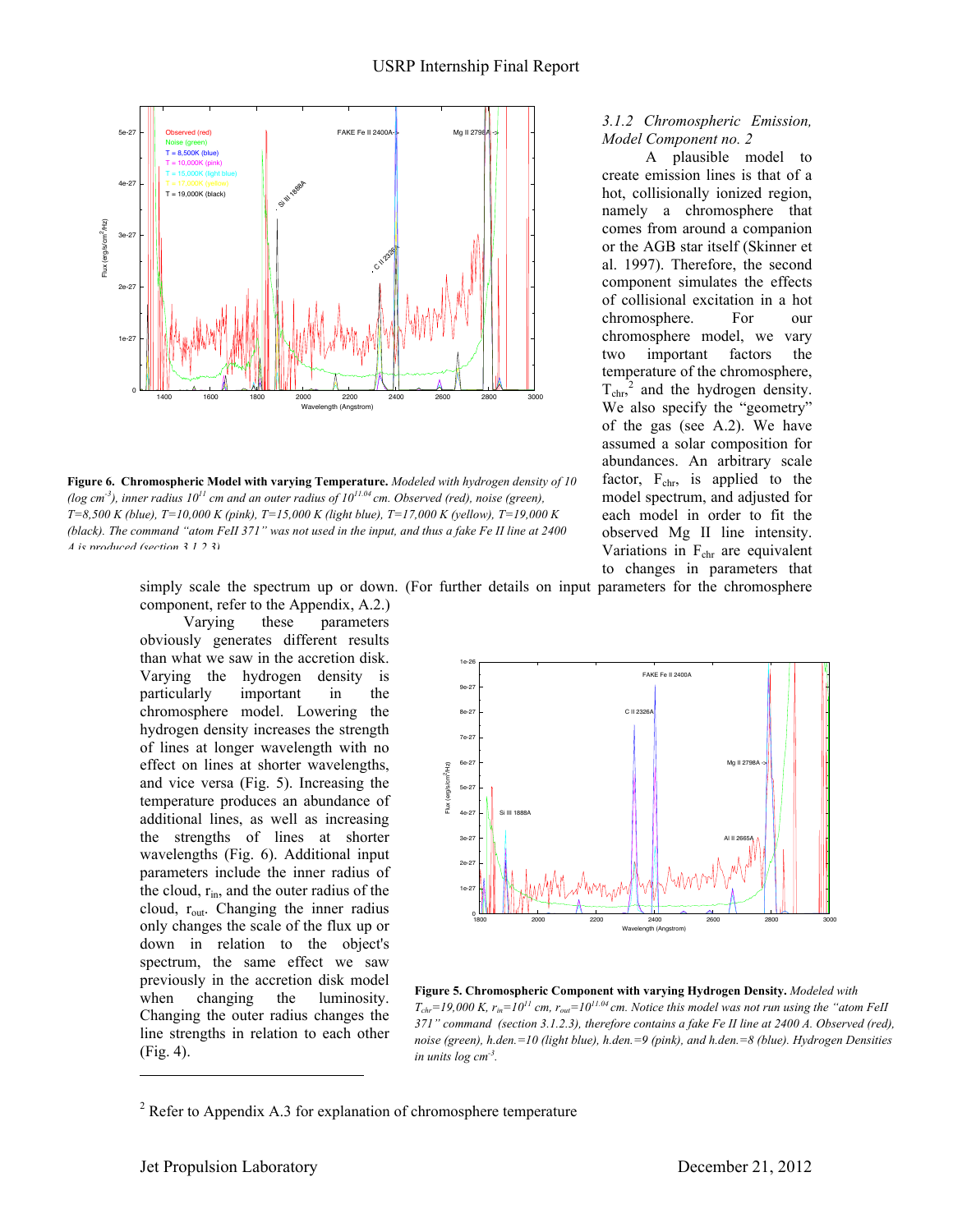# USRP Internship Final Report

## *3.1.2.1 Emergent Line Intensities*

We explore the dependence of the FUV/NUV line fluxes on various physical parameters, e.g. chromosphere temperature and hydrogen density, utilizing the emergent line intensities listed in the output from Cloudy (for more information on the Cloudy output files, see Appendix A.1). Table 4 shows how the line flux for the prominent emission lines in the UV (Mg II at 2798  $\AA$ , CII] at 2326  $\AA$ , Si III] at 1888  $\AA$ , and Al II at 1671  $\hat{A}$ ) vary as a function of hydrogen density. Table 5 shows how these same lines vary as a function of chromospheric temperature

| TABLE 4                                                         |  |
|-----------------------------------------------------------------|--|
| LINE FLUX DEPENDENCE ON HYDROGEN DENSITY IN CHROMOSPHERIC MODEL |  |

|                         |                  |                       |                                                  |                                   | Flux (erg $s^{-1}$ cm <sup>-2</sup> )    |                                   |                           |              |  |  |
|-------------------------|------------------|-----------------------|--------------------------------------------------|-----------------------------------|------------------------------------------|-----------------------------------|---------------------------|--------------|--|--|
| $T_{\text{chr}}$<br>(K) | $r_{in}$<br>(cm) | $r_{\rm out}$<br>(cm) | Hydrogen<br><b>Density</b><br>$\text{cm}^{-3}$ ) | MgII<br>$2798 \text{ Å}$          | C <sub>II</sub><br>$2326 \,\mathrm{\AA}$ | Si III<br>1888 Å                  | Al II<br>$1671 \text{ Å}$ | $F_{chr}$    |  |  |
| $1.9x10^4$              | $10^{11}$        | $10^{11.04}$          | 10 <sup>8</sup>                                  | $8.96x10^{-19}$                   | $5.64 \times 10^{-19}$                   | $7.85 \times 10^{-22}$            | $6.56 \times 10^{-20}$    | $8.8x10^{4}$ |  |  |
|                         |                  |                       | 10 <sup>9</sup>                                  | $9.77 \times 10^{-17}$            | $4.75 \times 10^{-17}$                   | $1.08 \times 10^{-19}$            | $6.64 \times 10^{-18}$    | $8.0x10^2$   |  |  |
|                         |                  |                       | $10^{10}$                                        | $1.08 \times 10^{-\overline{14}}$ | $1.86 \times 10^{-15}$                   | $5.29 \times 10^{-\overline{18}}$ | $5.57 \times 10^{-16}$    | 7.5          |  |  |
|                         |                  |                       | $10^{11}$                                        | $8.89 \times 10^{-13}$            | $2.58 \times 10^{-14}$                   | $2.59x10^{-16}$                   | $1.92 \times 10^{-14}$    | (a)          |  |  |
|                         |                  |                       | $10^{12}$                                        | $1.10 \times 10^{-11}$            | $2.43 \times 10^{-13}$                   | $3.11x10^{-\overline{14}}$        | $2.07x10^{-13}$           | (a)          |  |  |

(a)  $F_{\text{chr}}$  value in model database, not provided here

| TABLE 5                                                            |
|--------------------------------------------------------------------|
| LINE FLUX DEPENDENCE ON CORONAL TEMPERATURE IN CHROMOSPHERIC MODEL |

| Hydrogen           | $r_{in}$  | $r_{\rm out}$ | $\rm T_{chr}$ | Mg II                  | C <sub>II</sub>        | Si III                 | Al II                  | $F_{chr}$ |
|--------------------|-----------|---------------|---------------|------------------------|------------------------|------------------------|------------------------|-----------|
| <b>Density</b>     | (cm)      | (cm)          | (K)           | $2798 \text{ Å}$       | $2326 \text{ Å}$       | 1888 Å                 | $1671 \text{ Å}$       |           |
| $\text{(cm}^{-3})$ |           |               |               |                        |                        |                        |                        |           |
| $10^{10}$          | $10^{11}$ | $10^{11.04}$  | $1.1x10^3$    | $3.63 \times 10^{-17}$ | $3.86x10^{-19}$        | $4.77 \times 10^{-22}$ | $9.31x10^{-19}$        | (a)       |
|                    |           |               | $1.4x10^4$    | $8.85 \times 10^{-15}$ | $5.72 \times 10^{-16}$ | $1.51 \times 10^{-16}$ | $2.07 \times 10^{-16}$ | (a)       |
|                    |           |               | $1.9x10^4$    | $1.08 \times 10^{-14}$ | $1.86 \times 10^{-15}$ | $3.56 \times 10^{-15}$ | $5.57 \times 10^{-16}$ | 7.5       |
|                    |           |               | $2.4x10^4$    | $2.95x10^{-15}$        | $3.34 \times 10^{-15}$ | $9.12 \times 10^{-15}$ | $8.47 \times 10^{-16}$ | (a)       |
|                    |           |               | $2.9x10^4$    | $9.38 \times 10^{-16}$ | $4.22 \times 10^{-15}$ | $1.33 \times 10^{-14}$ | $9.49x10^{-16}$        | (a)       |

(a)  $F_{\text{chr}}$  value in model database, not provided here

Figures 7, 8, and 9 show the line flux ratios for CII]/MgII, AlII/MgII, and SiIII/MgII, as a function of temperature, hydrogen density, and volume, respectively. Comparison of the line flux ratios from Cloudy are made to measurements of the line flux ratios from EY Hya. From these line flux ratios, we see that the best parameters to model EY Hya is  $T_{\rm chr} \sim 19,000$  K (Fig. 7) and a hydrogen density  $\sim 10^{10}$  cm<sup>-3</sup> (Fig. 8). We find that we cannot constrain the volume because the line flux ratios are not significantly sensitive to changes in volume (Fig. 9). The outer radius was the input parameter varied to change the volume.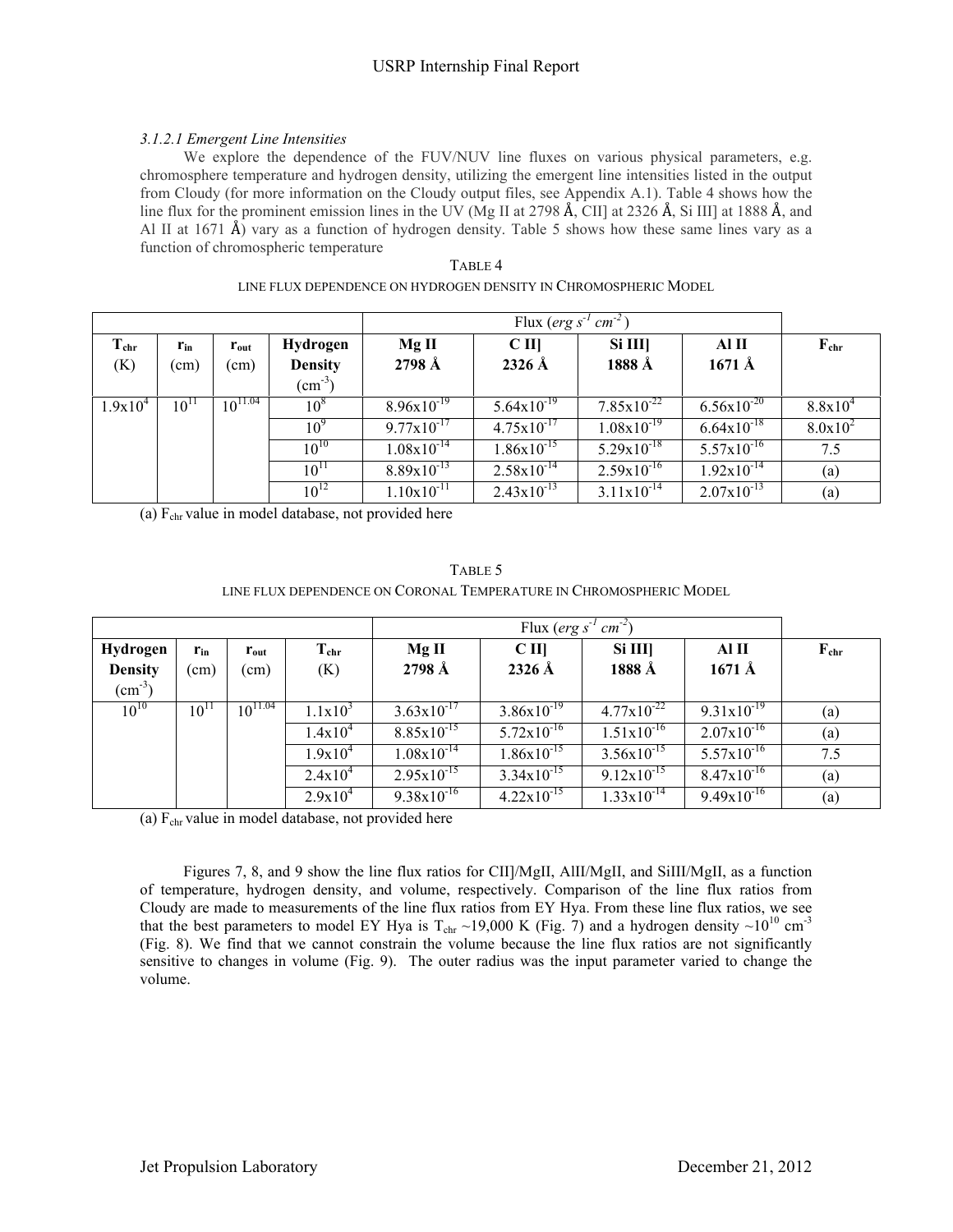

**Figure 7. Line Flux Ratios from Chromospheric Model as a function of Tchr.** *Ratios include CII]/Mg II (red), Al II/MgII (green), SiIII/MgII (blue). Lines with points show Cloudy predictions, while flat lines are observed line ratios from EY Hya. Hydrogen density =1010 cm-3 , rin =1010 cm, rout =1011.04 cm were kept fixed for all models.*



**Figure 8. Line Flux Ratios of Chromospheric Model with changing hydrogen density.** *Ratios include CII]/Mg II (red), Al II/MgII (green), SiIII/MgII (blue). Lines with points show Cloudy predictions, while flat lines are observed line ratios from EY Hya.*  $T_{chr} = 1.9x10^4 K$ ,  $r_{in} = 10^{10}$  cm,  $r_{out} = 10^{11.04}$  cm were kept fixed for all models.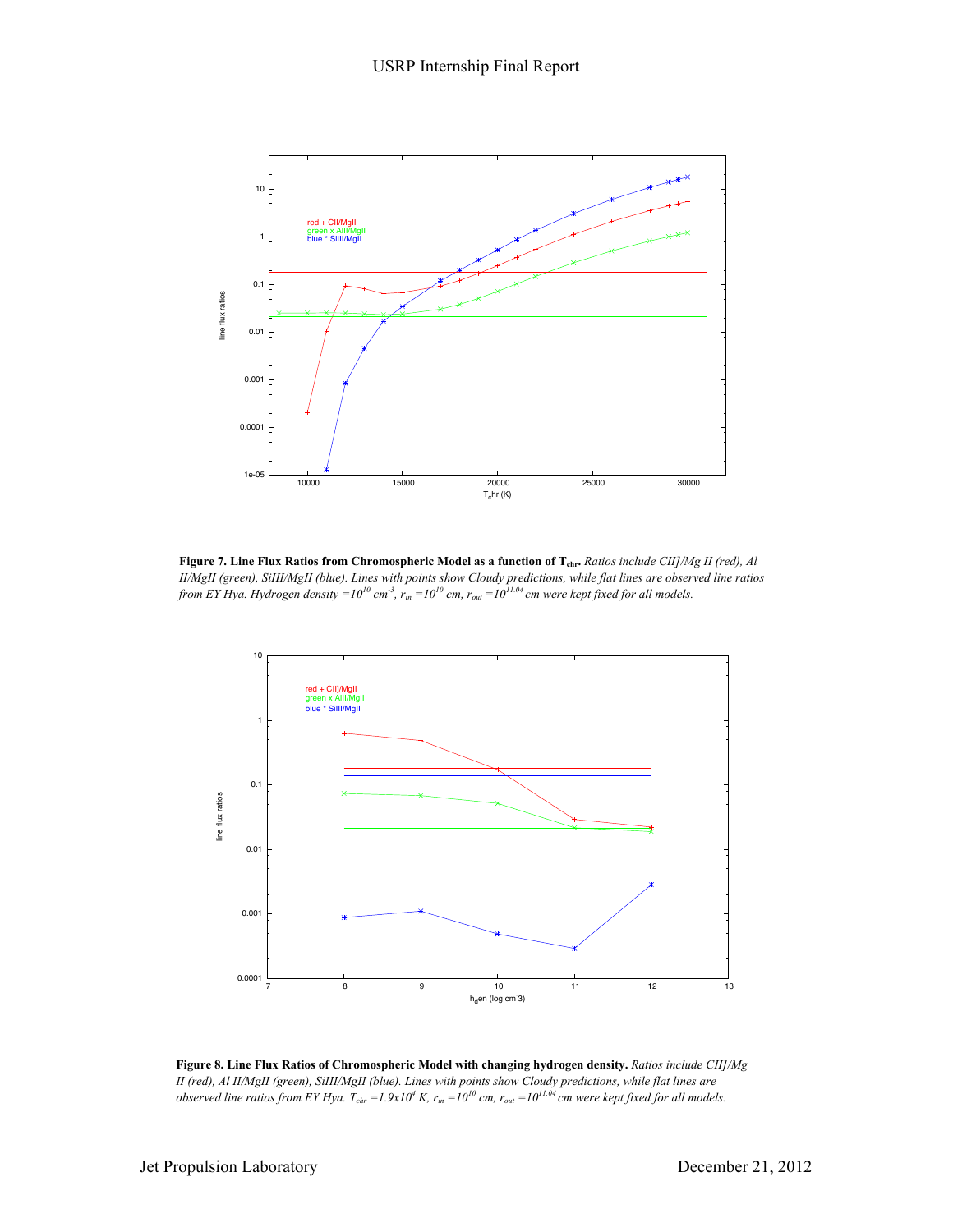

**Figure 9. Line Flux Ratios of Chromospheric Model with changing volume.** *Ratios include CII]/Mg II (red), Al II/MgII (green), SiIII/MgII (blue). Lines with points show Cloudy predictions, while flat lines are observed line ratios from EY Hya. Hydrogen density =*   $10^{10}$  cm<sup>-3</sup>,  $T_{chr} = 1.9x10^4$  K,  $r_{in} = 10^{10}$  cm were kept fixed for all models. The outer radius was the input parameter varied to change the *volume.*

## *3.1.2.2 Adapting chromosphere component model*

The chromospheric model can also be adapted to model the high-velocity emission-line blob in V Hya. Out of the optical lines listed in Table 3, only S II at 4074 Å and Ca II at 3933 Å are listed in the Cloudy output. From observations (Sahai et al. 2003), we can estimate the  $R_{in}$  and  $R_{out}$  of the blob,  $10^{14.017}$ cm and  $10^{14.317}$  cm, respectively. The input parameters for this model are listed in Table 6. This model did not yield line fluxes seen in observational data, and uncovered an unexpected problem resulting from including the low-temperature blackbody representing the AGB (primary) star in V Hya (section 3.2.1).

|                   | Ca <sub>II</sub><br>3934 Å | S II<br>$4074 \text{ Å}$   | $T_{bb}$<br>(K) | $T_{chr}$<br>(K) | Luminosity<br>(erg/s) | $r_{in}$<br>(cm) | $r_{\rm out}$<br>(cm) | Hydrogen<br><b>Density</b><br>$\text{(cm}^{-3})$ |
|-------------------|----------------------------|----------------------------|-----------------|------------------|-----------------------|------------------|-----------------------|--------------------------------------------------|
| epoch<br>7444     | $2.88 \times 10^{-15}$     | $1.76x\overline{10^{-14}}$ |                 |                  |                       |                  |                       |                                                  |
| epoch<br>7630     | $5.51x10^{-15}$            | $1.02 \times 10^{-14}$     |                 |                  |                       |                  |                       |                                                  |
| epoch<br>8105     | $3.41 \times 10^{-14}$     | $4.05x10^{-14}$            |                 |                  |                       |                  |                       |                                                  |
| epoch<br>8134     | $6.45 \times 10^{-14}$     | $3.12x\overline{10^{-14}}$ |                 |                  |                       |                  |                       |                                                  |
| Chrom<br>model 1  | $6.53 \times 10^{-13}$     | $2.19x10^{-10}$            | $9.5x10^3$      | $1.2x10^4$       | $10^{37.32}$          | $10^{14.017}$    | $10^{14.317}$         | 10 <sup>9</sup>                                  |
| Chrom.<br>model 2 | $1.85 \times 10^{-12}$     | $4.78 \mathrm{x} 10^{-10}$ |                 | $1.2x10^4$       |                       | $10^{14.017}$    | $10^{14.317}$         | 10 <sup>9</sup>                                  |

TABLE 6 MODEL AND OBSERVED LINE FLUXES FOR V HYA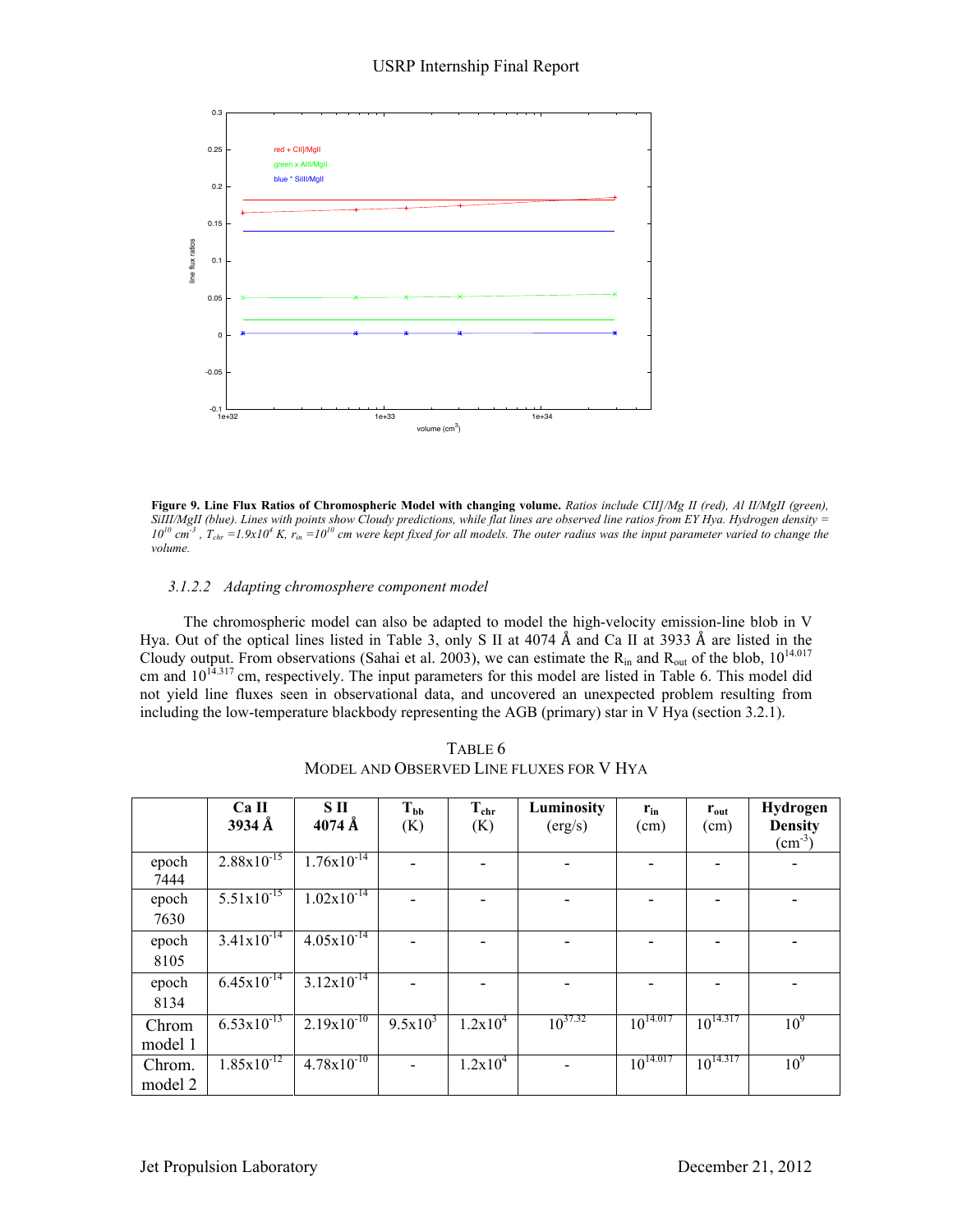#### USRP Internship Final Report

## *3.1.2.3 Fe II line Intensities*

While using the code Cloudy, we encountered various issues in implementing these models. In the early stages of modeling EY Hya's chromosphere, our model spectra always produced a Fe II line at 2400 Å (Fig. 5, 6), however our literature survey (e.g. Ingleby et al. 2011) showed that Fe II does not have a line

at 2400 Å. In Cloudy, the code's default is to include the lowest 16 levels of the Fe+ ion accurately (that produce IR emission), but to use a simplified scheme for the higher levels that produce optical and UV emission (Wills et al. 1985). By entering the command "atom FeII 371" into the input file, we can force Cloudy to include a complete, far more accurate model of Fe II. By adjusting the code this way, we were able to remove the false Fe II 2400 Å line from the predicted spectrum.

#### **3.2 Future Work**

*3.2.1 Adding a central blackbody to Chromospheric component*

An unresolved issue we ran into was trying to include a central blackbody into our chromospheric models. We predicted that by including a blackbody  $T_{bb} = 2,900K$  we'd reproduce emission lines typical of emission from a collisionally-ionized gas blob, with the addition of a weak continuum. But we find that this is not the case (Fig. 10). In addition to the difference in the continuous spectrum, the line fluxes listed showed significant



**Figure 10. Chromospheric Model including a blackbody.** *Modeled with a chromospheric temperature of 19,000 K, hydrogen density of 10 (log cm-3 ), an inner radius of 1011 cm and an outer radius of 1011.04 cm. When a blackbody temperature of 2,900K and a luminosity of 10<sup>4</sup> Lsun are applied, the continuum varies drastically (blue). (chromospheric model not containing a blackbody temperature or luminosity (green), has not been scaled to fit the observed spectrum (red).)*

differences between the two models for a variety of ionic lines. For example, the Mg II 2798 Å increases with the addition of the blackbody and luminosity, while the H I 1216  $\AA$  decreases. However, the CII] 2326 Å and Al II 1671 Å line fluxes are relatively unaffected.

In addition to adding a blackbody to EY Hya, we also added a central blackbody to the V Hya model introduced in Section 3.1.2.2. We know V Hya to have a luminosity of 5414 L<sub>sun</sub> (De Beck et al. 2010) and an effective temperature to be  $\sim$  2800 K (Dyck & van Belle 1996). The parameters for this model are listed in Table 6. However, our model fluxes are not close to observations (listed in Table 56. This issue currently remains unresolved. Our current explanation is that this must be due to a change in these source function for each line, since these lines are optically thick (e.g. optical depth Ca II is 67.1, from chromospheric model 2 of V Hya).



**Figure 11. Model of the SED of the AGB star in EY Hya.**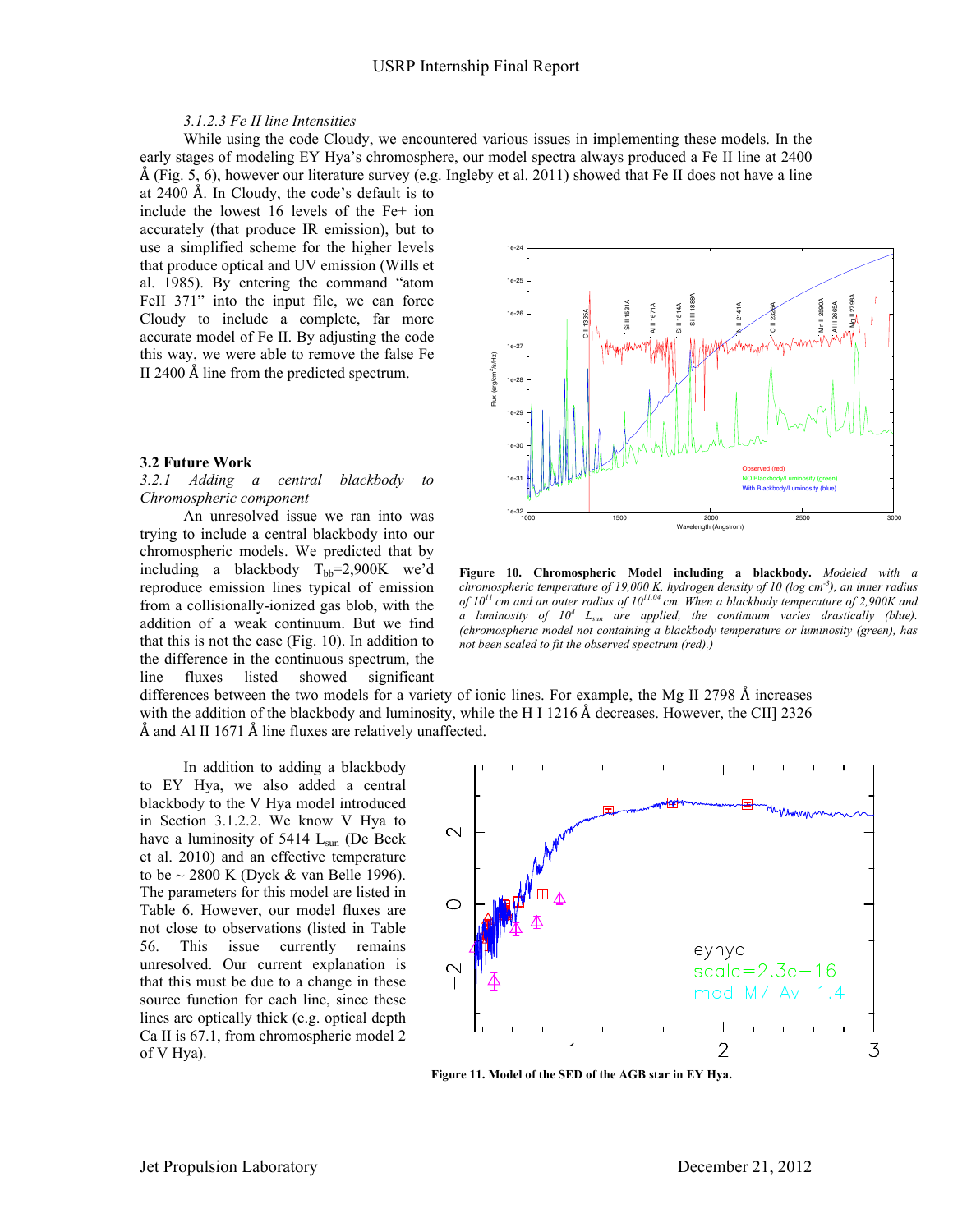### *3.2.2*

Given the issue examined in section 3.2.1, we will also need to investigate the effect of the photoionization radiation from the hot-spot on the chromospheric component.

#### *3.2.3 Extinction of Central Object*

An unresolved issue we have yet to account in our modeling is to correct for extinction  $(A<sub>v</sub>)$  of the UV. Most of the extinction comes from the circumstellar dust, not the interstellar medium; the latter contribution is likely within the range of uncertainty to which we can determine  $A<sub>v</sub>$ . We obtained photometric data from a variety of sources, including WISE, GALEX, SDSS and USNO for EY Hya. In order to model the SED, we normalized the model to match the 2MASS H and K photometric data (at 1.63 and 2.19 microns, respectively), and then varied  $A<sub>v</sub>$  to get a fit for the remaining SED. Our best fit required an  $A<sub>v</sub>$  of 1.4 (Fig. 11). When comparing the expected short-wavelength prediction of the photometric model to the observed GALEX spectrum we see that  $A<sub>v</sub>$  does in fact affect the spectrum and therefore must be taken into account for an accurate model of EY Hya. An issue we encounter with fitting the photometric data of EY Hya, however, is that there exists a dramatic variability in the optical fluxes, which in turn makes it harder to determine an accurate estimate for  $A<sub>v</sub>$ . In order to incorporate the effect of variability, we need to scale the optical photometry correctly to the GALEX observation epochs and also determine how the spectral type depends on the light curve phase.

#### **4. Results**

We have constructed a two-component model of EY Hya. Each component simulates starkly different physical conditions of the UV emitting region in the central object. Neither component alone is adequate for replicating the observed emission seen in EY Hya. Table 7 displays the various input parameters used to compute the accretion disk and chromospheric models for EY Hya. Therefore, our model of EY Hya includes both physical processes, the first a photoionized "hot spot" due to accretion activity around the companion and the second "chromospheric" emission from collisionally-ionized plasma. Thus, these two components (parameters seen in Table 6) create our complete twocomponent model of EY Hya (Fig. 12).



**Figure 12. Chromospheric-Accretion Disk Combination Model of EY Hya.** *Data between 1775 Å and 2000 Å are masked because of the very low signal/noise (S/N) ratio in this region. Observed (red), accretion activity hot spot component (black), chromospheric component (blue), and our final two-component model (pink).*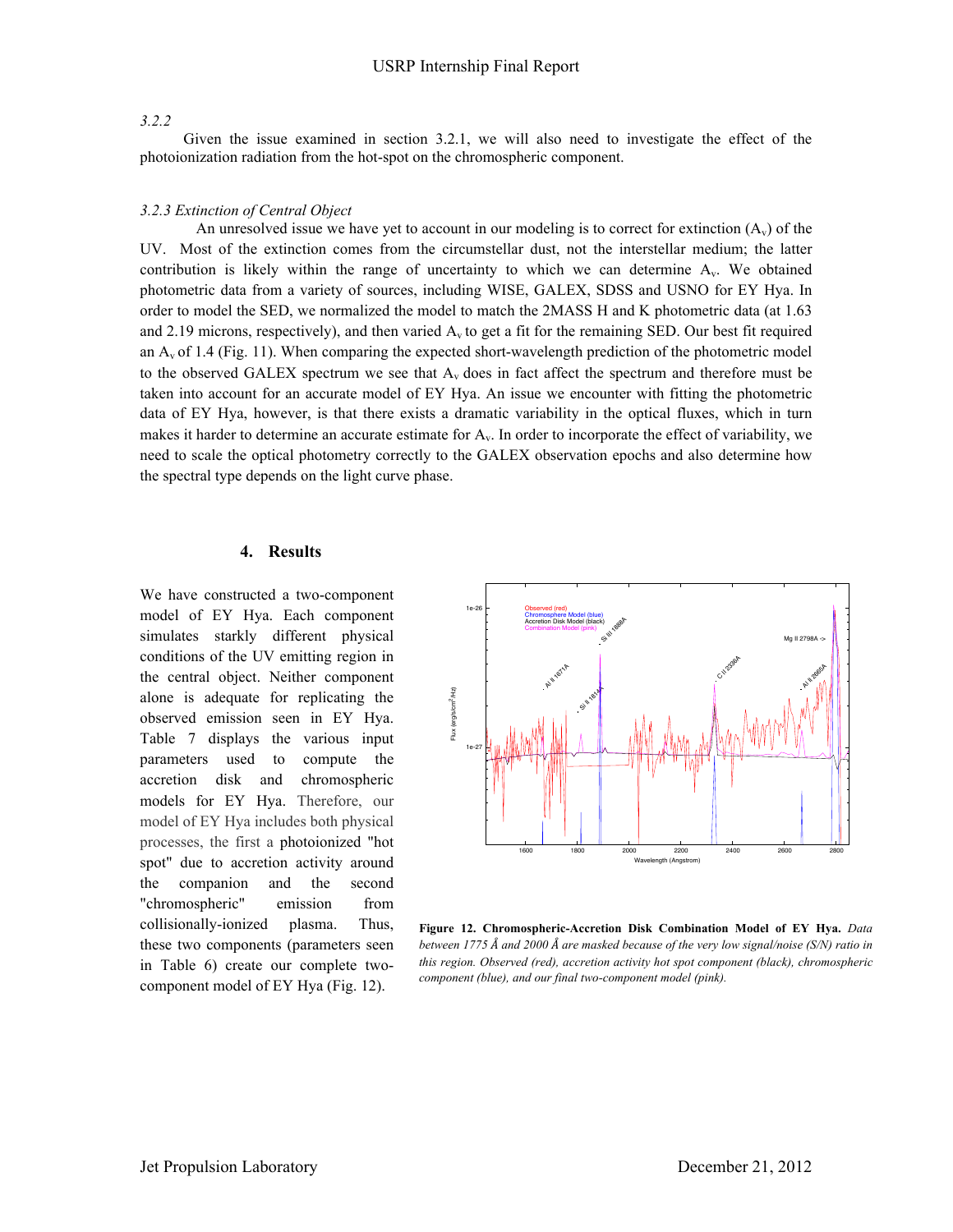| Object | <b>Type</b> | $T_{bb}$     | $T_{chr}$             | Luminosity   | $\mathbf{r}_{\text{in}}$ | $r_{\text{out}}$ | Hydrogen           | <b>Figure</b>  |
|--------|-------------|--------------|-----------------------|--------------|--------------------------|------------------|--------------------|----------------|
|        |             | (K)          | (K)                   | (erg/s)      | (cm)                     | (cm)             | <b>Density</b>     |                |
|        |             |              |                       |              |                          |                  | $\text{(cm}^{-3})$ |                |
|        |             |              |                       |              |                          |                  |                    |                |
| EY Hya | Accr.       | $2.7x10^4$   |                       | $10^{33}$    | $10^{13}$                | $10^{15}$        | $10^{5.5}$         | 1              |
|        |             | $1.0x10^4$   |                       | $10^{31}$    | $10^{10}$                | $10^{14}\,$      | 10 <sup>3</sup>    |                |
|        |             |              |                       |              |                          |                  |                    |                |
|        |             | $5.3x10^{4}$ |                       | $10^{35}$    | $10^{14}$                | $10^{16}$        | 10 <sup>9</sup>    |                |
| EY Hya | Chrom.      |              | 1.9x10 <sup>4</sup>   |              | $10^{11}$                | $10^{11.04}$     | $10^{10.5}$        | $\overline{4}$ |
|        |             |              | $2.0x10^3$            |              | $10^{10}\,$              | $10^{10}\,$      | 10 <sup>7</sup>    |                |
|        |             |              |                       |              |                          |                  |                    |                |
|        |             |              | $3.0x10^{4}$          |              | $10^{12}$                | $10^{13}$        | $10^{13}$          |                |
| EY Hya | Chrom.      | $2.9x10^3$   | $1.9x10^4$            | $10^{37.58}$ | $10^{11}$                | $10^{11.04}$     | $10^{10}$          | 10             |
|        |             | $2.6x10^{3}$ |                       |              |                          |                  |                    |                |
|        |             |              |                       |              |                          |                  |                    |                |
|        |             |              |                       |              |                          |                  |                    |                |
|        |             | $3.0x10^{3}$ |                       |              | $10^{14.017}$            | $10^{14.317}$    |                    |                |
| V Hya  | Chrom.      |              | $1.2x\overline{10^4}$ |              |                          |                  | 10 <sup>9</sup>    |                |
|        |             |              | $1.0x10^4$            |              | $10^{13.5}$              | $10^{12}$        | $10^8\,$           |                |
|        |             |              |                       |              |                          |                  |                    |                |
|        |             |              | $4.0 \mathrm{x} 10^4$ |              | $10^{15.017}$            | $10^{15.317}$    | $10^{13}$          |                |
| V Hya  | Chrom.      | $9.5x10^3$   | 1.2x10 <sup>4</sup>   | $10^{37.32}$ | $10^{14.017}$            | $10^{14.317}$    | 10 <sup>9</sup>    |                |
|        | w/bb        | $6.0x10^{3}$ | $1.0x10^4$            |              | $10^{13.5}$              | $10^{12}\,$      | $10^8\,$           |                |
|        |             |              |                       |              |                          |                  |                    |                |
|        |             | $1.0x10^4$   | $1.5x10^{4}$          |              | $10^{15.017}$            | $10^{15.317}\,$  | $10^{13}\,$        |                |

TABLE 7 LIST OF BEST FIT INPUT PARAMETERS FOR RELEVANT MODELS, INCLUDING RANGES INVESTIGATED

**\*Bolded parameters are best fit** 

\*\*Smaller parameters are ranges explored

## **5. Conclusion**

The results presented here highlight a technique to model UV emission due to a binary companion and/or accretion activity around fuvAGB stars using with the code, Cloudy. We focus our attention on the object EY Hya because it has the most extensive UV data (FUV and NUV spectra and broadband photometry). Modeling emission typical of an AGB star from EY Hya alone does not replicate the observed spectrum. We find that its UV spectrum can be explained when computing combined affects of photoionization due to accretion activity from a hot spot as well emission from a collisionally-ionized chromosphere around either EY Hya or its companion. The general lack of emission lines in the accretion disk component, and the absence of the continuum from the chromospheric component, confirms that a two-component model is needed. These results open the door for a new technique for modeling binarity of AGB stars with FUV and NUV excess shortward of 3000 Å.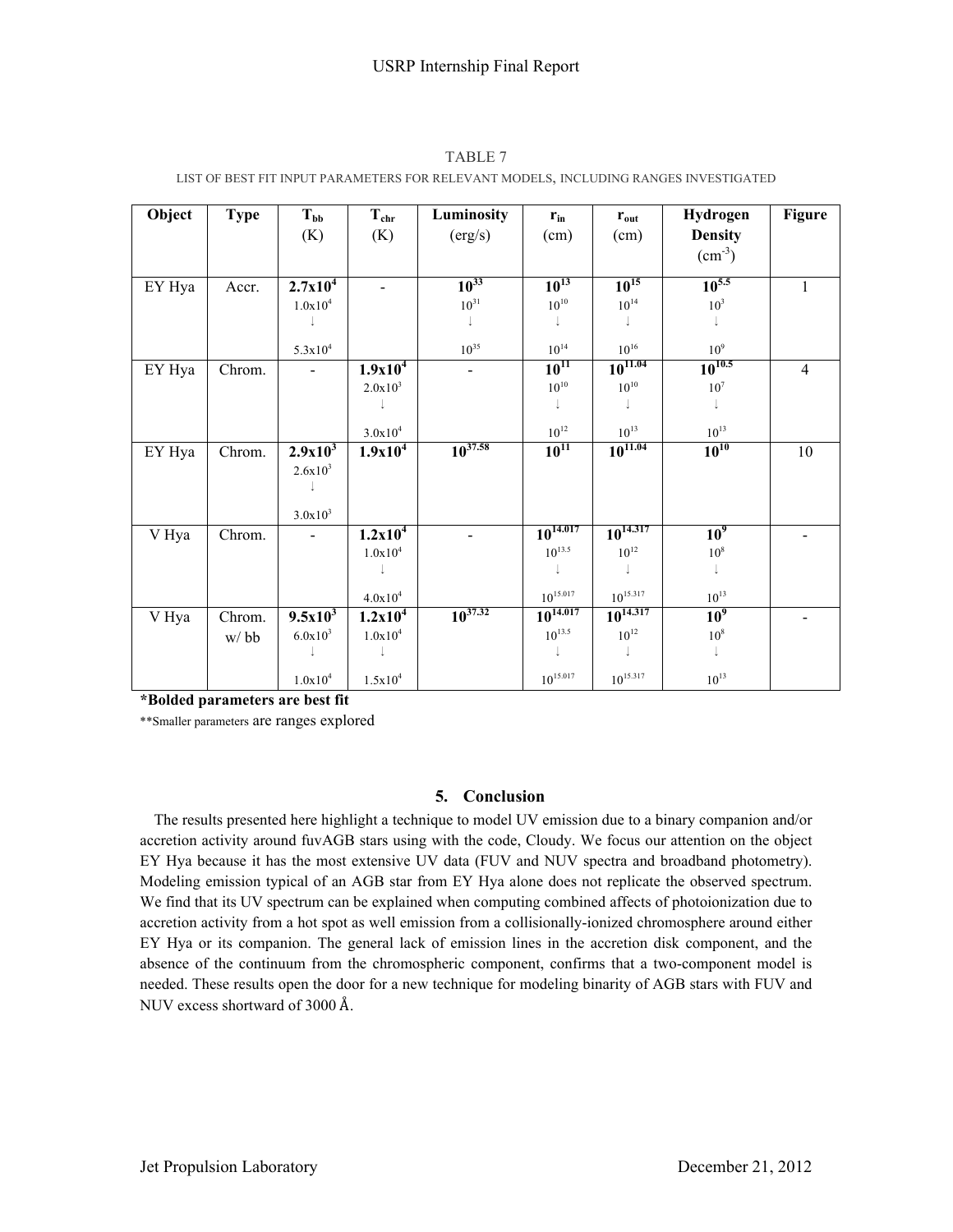# **Appendix**

*A.1* Cloudy creates multiple output files. By using the command *punch name.con* in the input*,* where *name* is user-specified, the output of the code produces a list of wavelength and total emission; sum of transmitted and reflected continua and lines:  $vF_v$  [erg cm<sup>-2</sup> s<sup>-1</sup>]. We use this data to create the predicted

spectrum,  $F_v$ . We have to scale the predicted flux by  $\left(\frac{r_n}{D}\right)^2$  to compute the flux at Earth. The main output of

the code is identified as *name.out*, where *name* is user-specified during the creation of your input file, *name.in*. The line fluxes used for our analysis are "emergent line fluxes", (i.e., the emission observed from outside the cloud). The units of the final printout of the line fluxes in the Cloudy output file will depend on whether the luminosity case is specified (as it was for the accretion activity hot spot model) or the intensity case (as it was for the chromospheric model). The line fluxes are in units of erg  $s^{-1}$  for the luminosity case, and erg  $s^{-1}$  cm<sup>-2</sup> for the intensity case. To get the line fluxes in comparable units of erg  $s^{-1}$  cm<sup>-2</sup> as well as scaled to the appropriate distance, we divide the flux in the luminosity case by  $4 \pi D^2$ , where D is the distance to the object, and multiply the flux in the intensity case by  $\left(\frac{r_n}{D}\right)^2$ .

*A.2* For our models, we have to specify the geometry of the environment. Since the gas fully covers the center of symmetry, we must utilize the command "sphere" which then sets the covering factor, the fraction of 4π sr covered by the gas as viewed from the central source of ionization radiation, to a value big enough to allow the continuous radiation that escape the cloud in the direction towards the central object, to always interact with gas on the other side. From hazy 3, the third installation of Cloudy's manual, "In an open geometry the inward part of the line includes the effects of extinction between the line-forming region and the illuminated face. There is an additional contribution due to reflection off the gas in the outward direction. The outward part of the line includes the effects of extinction between the shielded face and the point where the line forms. In a closed geometry the emergent intensity is the emission escaping to the outer edge of the slab." In our case, the chromosphere model was calculated using closed geometry because the "sphere" command was utilized, while the accretion disk model was computed using open geometry.

*A.3* When specifying the chromospheric temperature in the Cloudy input, the command "coronal equilibrium, *temperature* K" where temperature is user specified, is utilized.

## **Acknowledgments**

We thank Gary Ferland for the use of the code Cloudy. The authors' research described here was carried out at the Jet Propulsion Laboratory, California Institute of Technology, under contract with NASA. A.C.S gratefully acknowledges the support of the Universities Space Research Association provided through NASA's Undergraduate Student Research Program. R.S.'s financial support was provided by NASA through a Long Term Space Astrophysics and GALEX GO award.